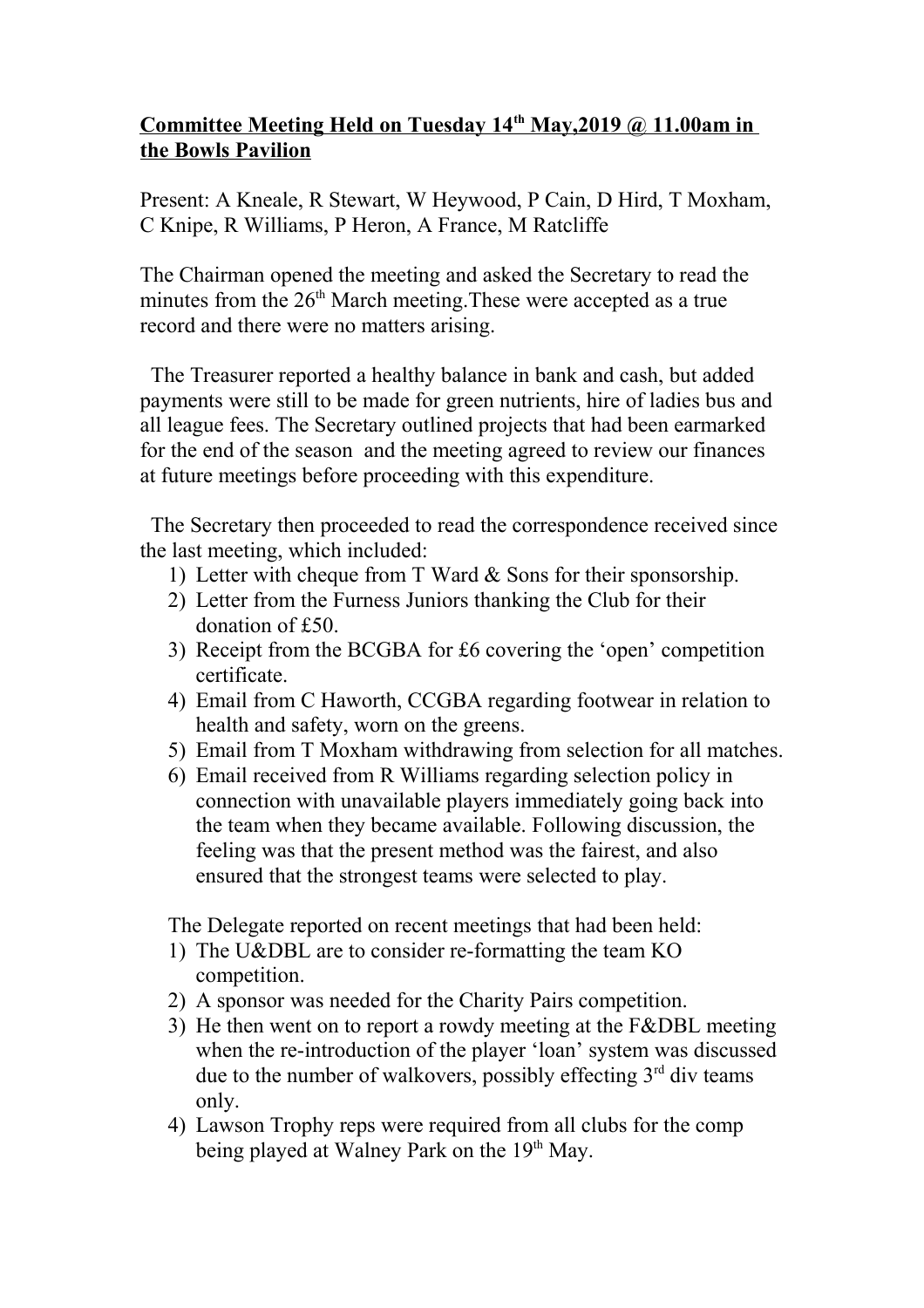- 5) Glaxo greens future was still uncertain, with a 3 year life being predicted.
- 6) The league were still considering the re-introduction of the team KO competition.

TM reported on the sections meeting attended on the 9<sup>th</sup> April, where the Table tennis (TT), Cricket (Cr), Bowls and Archery were present.

- 1) A date for the Sports Club's AGM was still awaited.
- 2) (TT) were planning on two fund raisers:
	- (a) Full Benefit in May
	- (b) Gemma Doyle in December
- 3) (Cr) are running a Sportsman's Dinner with guest speaker Bryan Robson, the event had been sold out.
- 4) Volunteers were required for pitch maintenance.

The Secretary confirmed that sponsorship monies had been received from Len Case and T Ward's, and that Schofield's had promised theirs during the season. Holden's (TM) and Handmark Eng (RS) were to be reminded, and that others had been asked without success.

The Club's 'open' competitions for the Over 60's pairs and the Over 65's Singles Handicap were to be played in the next few weeks, and prize money for the pairs set at £190 based on projected entries.

The latest information on the Big Smash was as follows:

- 1) Rob Lindsay to run the event, operating from the Bowls Pavilion unless the weather was exceptional, when the small bowls hut may be used. Electrical supply to be arranged.
- 2) The Club's tannoy system was to be used to play music as well.
- 3) The Sports Club to organise canned beer tent and the main bar would be open from 10.00am.
- 4) CK and PMc to cook bacon from the upstairs kitchen, with the Ladies transferring it to the Bowls Pavilion to maintain warmth and sell the baps.
- 5) Ladies to prepare Pie & Peas and sell from the Sports Club's downstairs kitchen. RS to collect the pies from the confectioners on the Saturday morning and PH to organise signage. Teas, coffees, soft drinks and sandwiches would all be on sale from the bowls pavilion. PH to obtain another 50 mugs.
- 6) The Men were to organise the raffle, measuring and marking boards and cards during the day.
- 7) Three other events were to be held at the Club during the day, none of which were expected to impact on the competition.